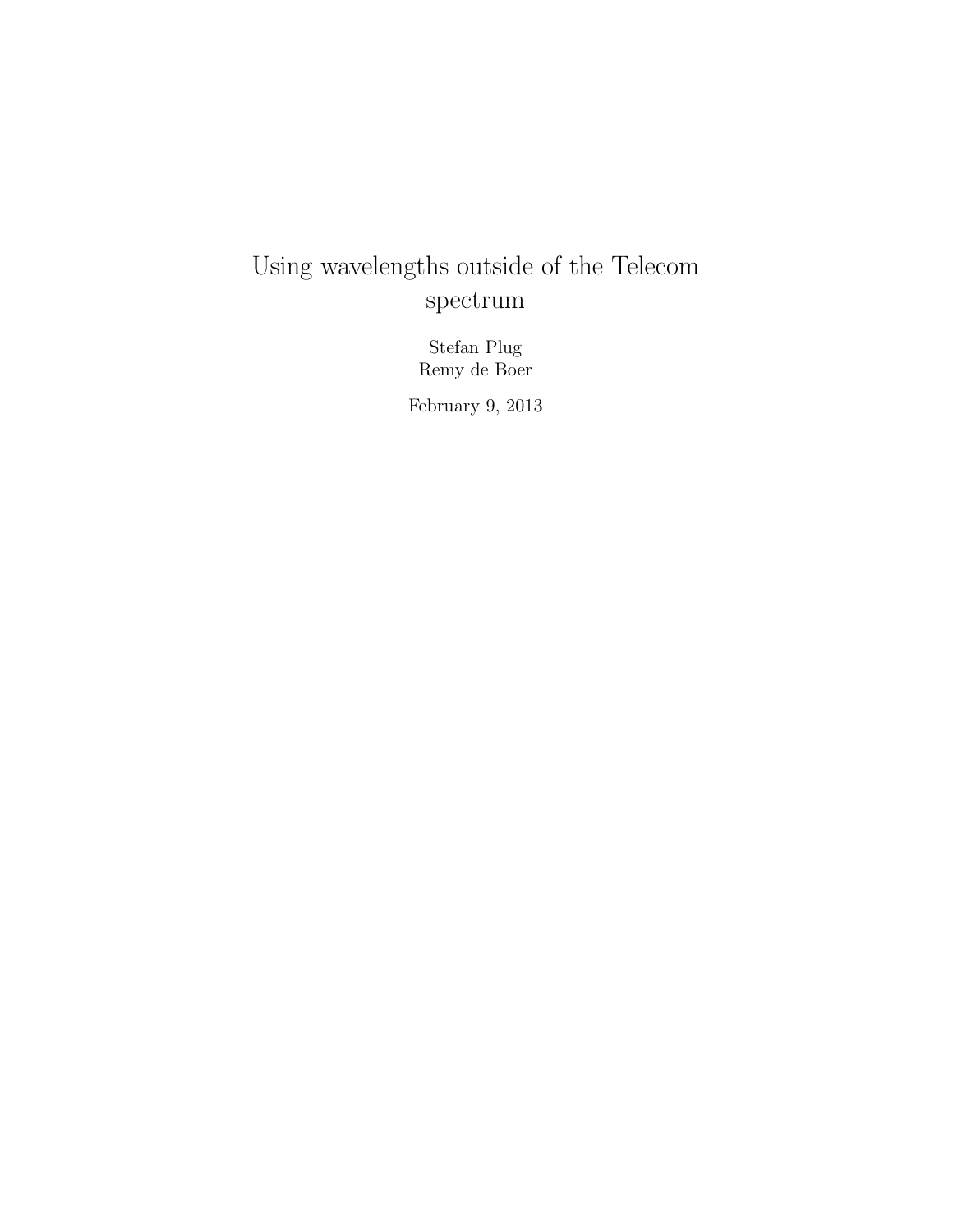## Preface

This report is the product of a four week research project done at BeetleFiberOptics, and as part of the Master programme 'System and Network Engineering' at the University of Amsterdam[6].

BeetleFiberOptics is part of the Tallgrass company in Amsterdam and is a manufacturer of Coarse Wavelength Division Multiplexing, CWDM, equipment. A CDWM is a device which aggregates multiple wavelengths of light onto a single fibre. BeetleFiberOptics would like us to find out if, and how, it could use an extra wavelength outside of the traditional CDWM wavelengths to both monitor an optical fibre and as an extra out-of-band Ethernet network which might be used for network management. Primarily BeetleFiberOptics would like to know if we can use relatively cheap hardware, which has the potential of being integrated into their CDWM devices, to achieve this.

We would like to thank the people of BeetleFiberOptics and Tallgrass for their support and knowledge during this project.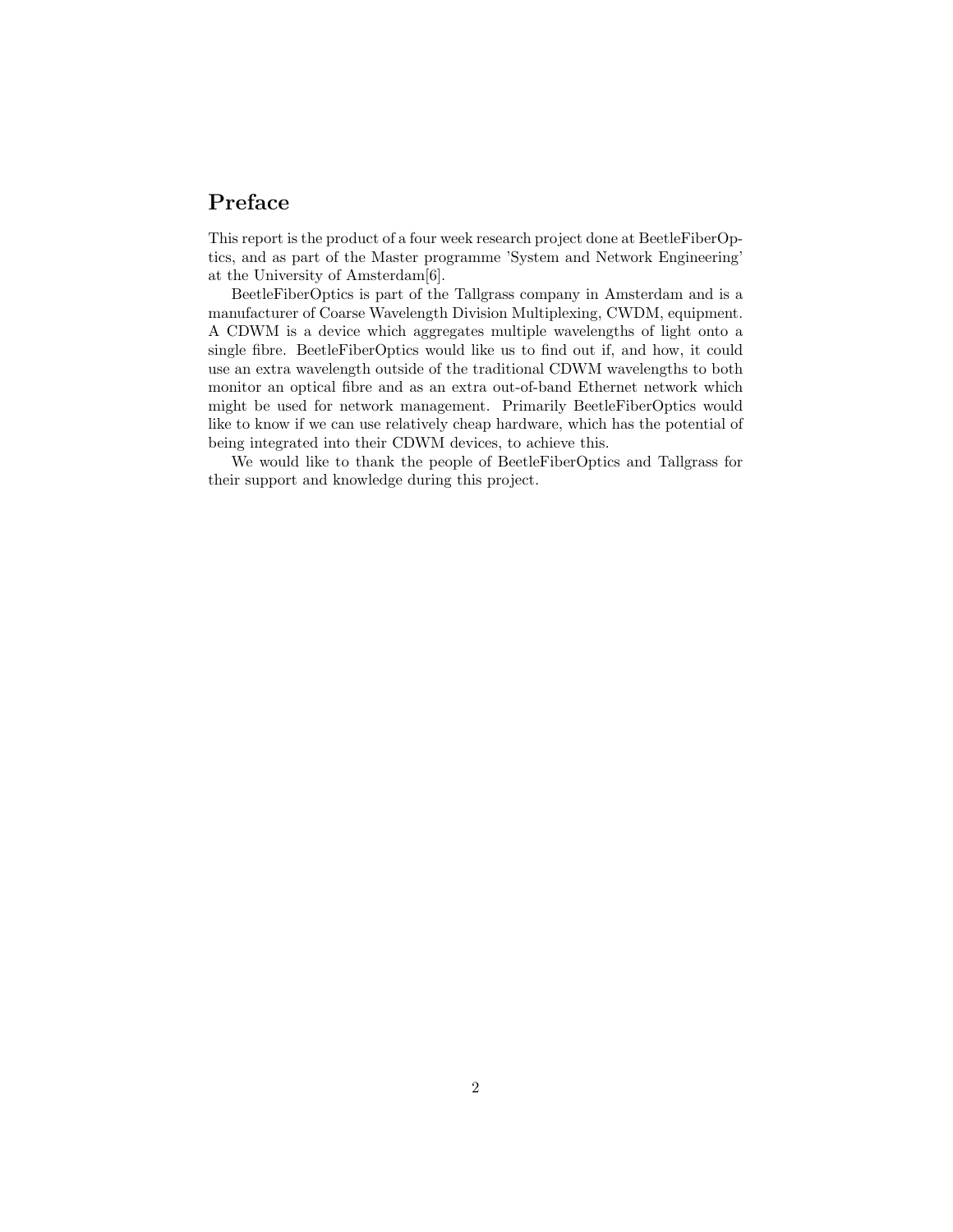## Abstract

For a month we have focussed on the following research question:

What applications can the unused wavelengths outside of the Telecom spectrum be used for?

In the first stages of the research we decided to focus on the 1625nm band, as it is closest to the regular C- & L-bands and has the least loss of all the wavelengths in the U-band. We started researching the feasibility of monitoring and out-of-band management links using this frequency.

We tested the 1625nm wavelength to see how it compares to the 1550nm and 1610nm wavelengths. We performed the following tests:

- OTDR test
- Attenuation test per wavelength
- Link stability test using iperf

Our tests showed the 1625nm wavelength suffers from considerably more attenuation than the 1550nm and 1610nm bands do. Even though the attenuation was considerable, the link quality was still good enough to establish a stable Ethernet connection. We used this Ethernet connection to let Raspberry Pis at either end of the link communicate and monitor the attenuation of the link.

The result of our research is that the 1625nm wavelength has shown to be capable of sustaining a stable connection, well suited for out-of-band management and monitoring.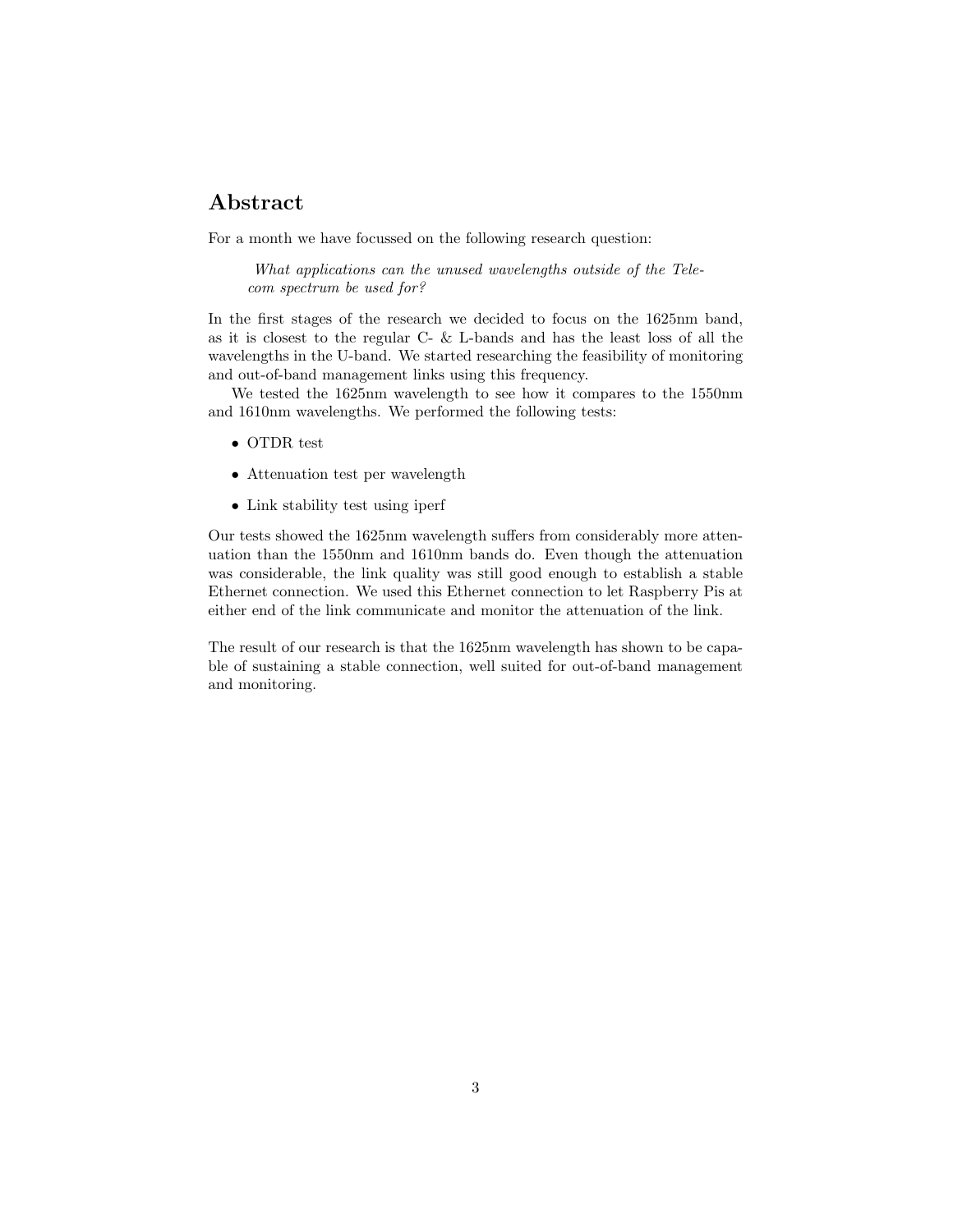## Contents

|                        | 1 Research question                                                                                              | 5  |
|------------------------|------------------------------------------------------------------------------------------------------------------|----|
| $\mathbf{2}$           | Telecom spectrum                                                                                                 | 6  |
|                        | Choosing a wavelength $\ldots \ldots \ldots \ldots \ldots \ldots \ldots \ldots$<br>2.1                           | 6  |
| 3                      | <b>Proof of Concept</b>                                                                                          | 8  |
|                        | Inteno XG6746 $\dots \dots \dots \dots \dots \dots \dots \dots \dots \dots \dots \dots$<br>3.1                   | -8 |
|                        | 3.2                                                                                                              | 10 |
|                        | 3.3                                                                                                              | 11 |
| $\boldsymbol{\Lambda}$ | <b>Tests</b>                                                                                                     | 12 |
|                        | Ethernet link reliability test $\hfill\ldots\ldots\ldots\ldots\ldots\ldots\ldots\ldots\ldots\ldots\ldots$<br>4.1 | 13 |
|                        | 4.2                                                                                                              | 13 |
|                        | 4.3                                                                                                              | 16 |
| 5                      | Conclusion                                                                                                       |    |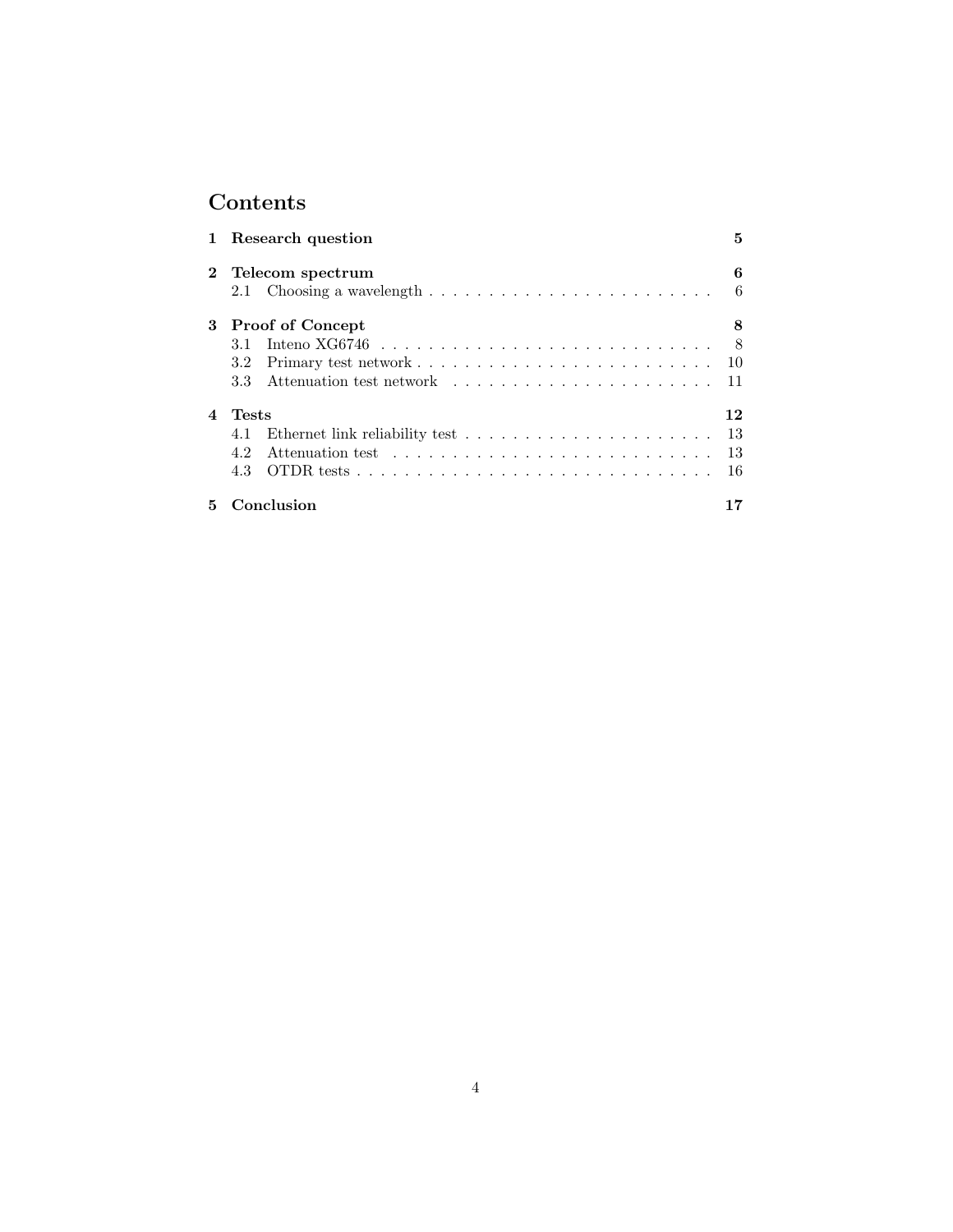## 1 Research question

It is common practice today to use Wavelength Division Multiplexing, WDM, devices on network links to increase the total amount of bandwidth that a single optical network link can carry. The WDM accomplishes this by assigning each input data stream its own unique light wavelength channel,  $\lambda$ . Not every wavelength is suitable for heavy traffic usage because of the physical characteristics of these channels. Our hypothesis is that these channels could be used for lower speed applications such as monitoring and out of band management. To test our hypothesis we will look at the possibilities of the unused wavelengths outside of the Telecom spectrum. The main research question will be as follows:

What applications can the unused wavelengths outside of the Telecom spectrum be used for?

It is important to be able to have an active monitoring system in place which can send out warnings when it detects either degradation of the link over time or a sudden change in the links characteristics, for example when someone places a tap on the link.

To help us understand how we can effectively monitor an optical link we will ask the following sub-question:

#### What optical link characteristics should we monitor?

It could happen that the main traffic interface on a switch shuts down which could potentially shut down that section of the network. It would be good to have a separate out of band network link up on another interface which could be used to still manage that device.

During this project we will focus on link monitoring and out of band management, but other usages may arise during our research. If this should happen we shall try to document them.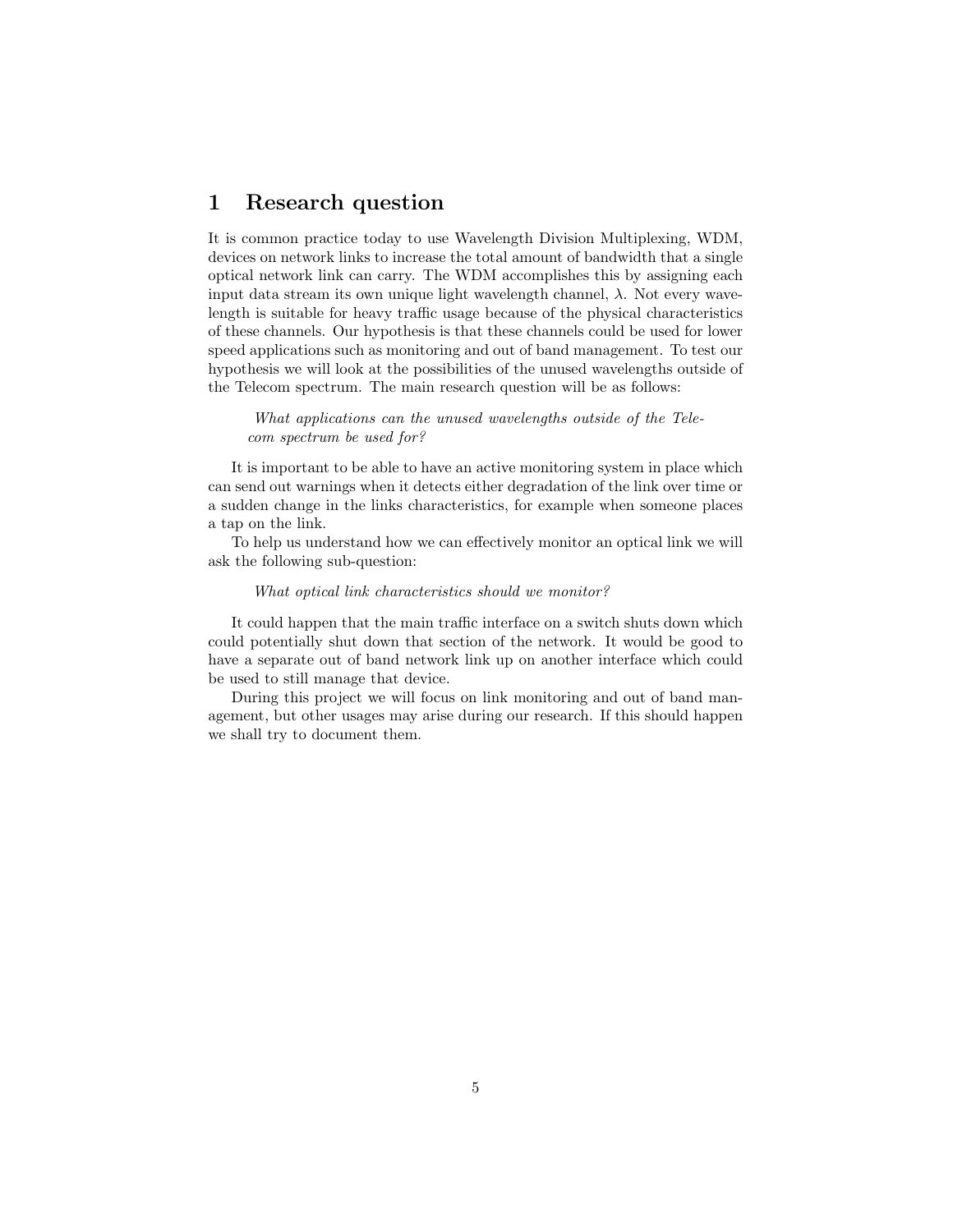### 2 Telecom spectrum

| <b>Band</b> | Descriptor            | Range [nm]         |
|-------------|-----------------------|--------------------|
| O-band      | Original              | $1260$ to $1360\,$ |
| E-band      | Extended              | 1360 to 1460       |
| S-band      | Short wavelength      | 1460 to 1530       |
| C-band      | Conventional          | 1530 to 1565       |
| L-band      | Long wavelength       | 1565 to 1625       |
| U-band      | Ultra-long wavelength | 1625 to 1675       |

When we look at the wavelengths used for telecommunication we can see that the ITU-T has defined the following bands as shown in table 1

Table 1: ITU-T Bands[2, p. 134]

The ITU-T further describes the U-band as:

In some cases it is desirable to perform a number of maintenance functions (preventive, after installation, before service and postfault) on fibre cables in the outside plant. These involve surveillance, testing, and control activities utilizing optical time domain reflectometer (OTDR) testing, fibre identification, loss testing, and power monitoring. A wavelength region, that is intended to be never occupied by transmission channels, may be attractive for maintenance, even if enhanced loss occurs. The U-band has been defined exclusively for possible maintenance purposes.

The ITU-T's intended use of the U-band corresponds with our own objectives, it is therefore obvious to us that we will further concentrate on this band.

#### 2.1 Choosing a wavelength

The U-Band reaches from 1625nm to 1675nm. When choosing a wavelength we need to make sure that we have the least amount of energy loss or attenuation when transmitting light. The amount of attenuation depends both on the fibre type and wavelength which is used.

The main reason of our research is to look at potential uses of the unused channels at the edge of the L-band in a WDM system. Because of this we can safely assume that the fibre optical cable used is a single mode fibre which supports C+L band WDM systems. If the link was not used in a WDM set up, then there would be no reason to use the unconventional U-band.

The ITU-T has several standards ranging from G.652 to G.657 which specify single mode optical fibres[2, chap. 6-7], of which none have official support for the U-band. The U-band channel we choose should for this reason be as close to the L-band as possible to keep the wavelength closer to the cable's specifications.

Figure 1 on page 7 shows attenuation as a function of the wavelength of an unbent fibre. We can see that in the case of the U-band there is a gradual upward slope as the wavelength increases.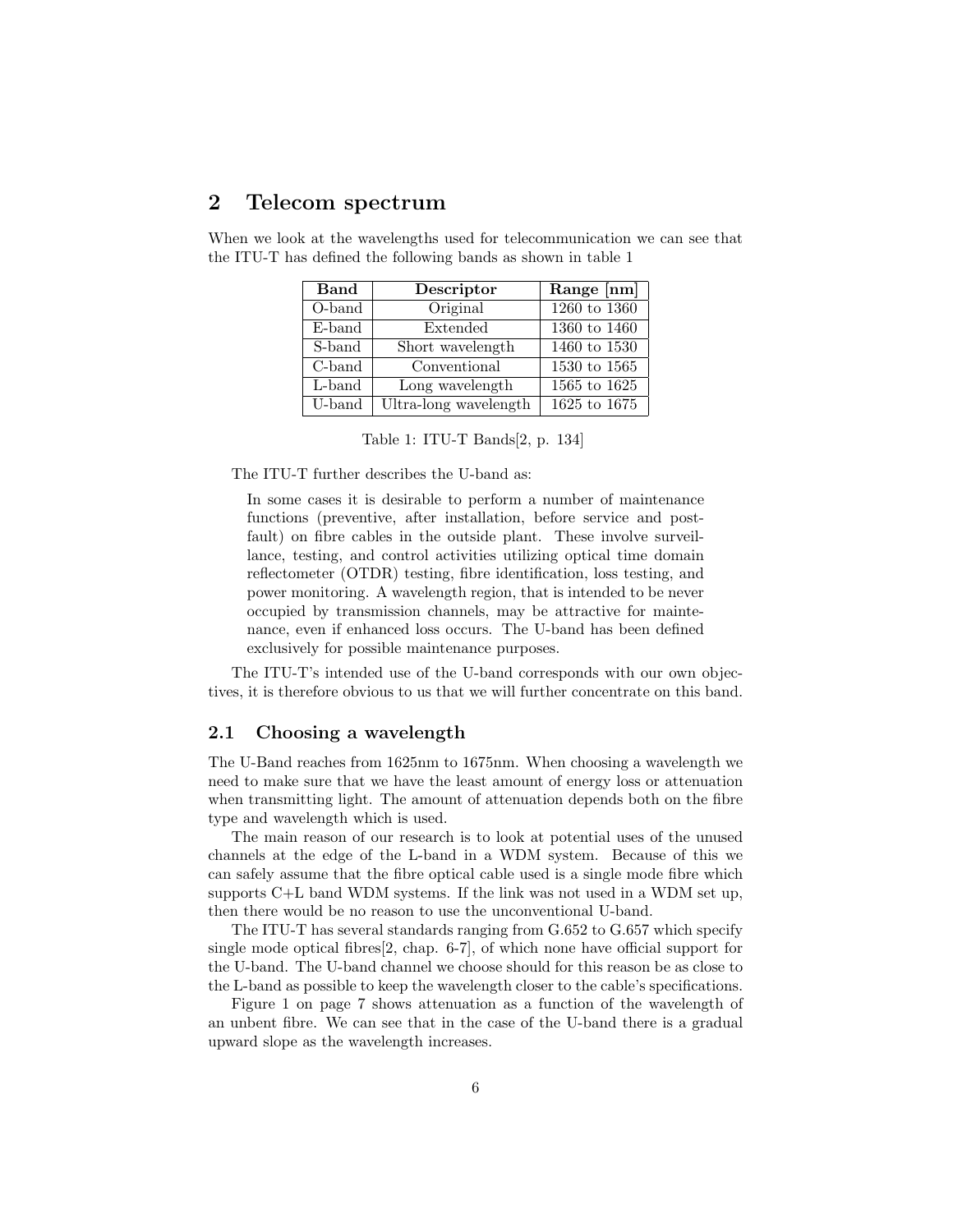

Figure 1: Attenuation of light through fibre in the infra-red region.[9, fig 2-6]

Figure 2 on page 7 shows the effect of fibre bends on attenuation. Here we can see again that it is better to choose a wavelength as close to the L-band as possible.



Figure 2: Effect of fibre bends on attenuation.[4, p. 27]

Because the U-band begins with 1625nm we think that this would be the best wavelength to use.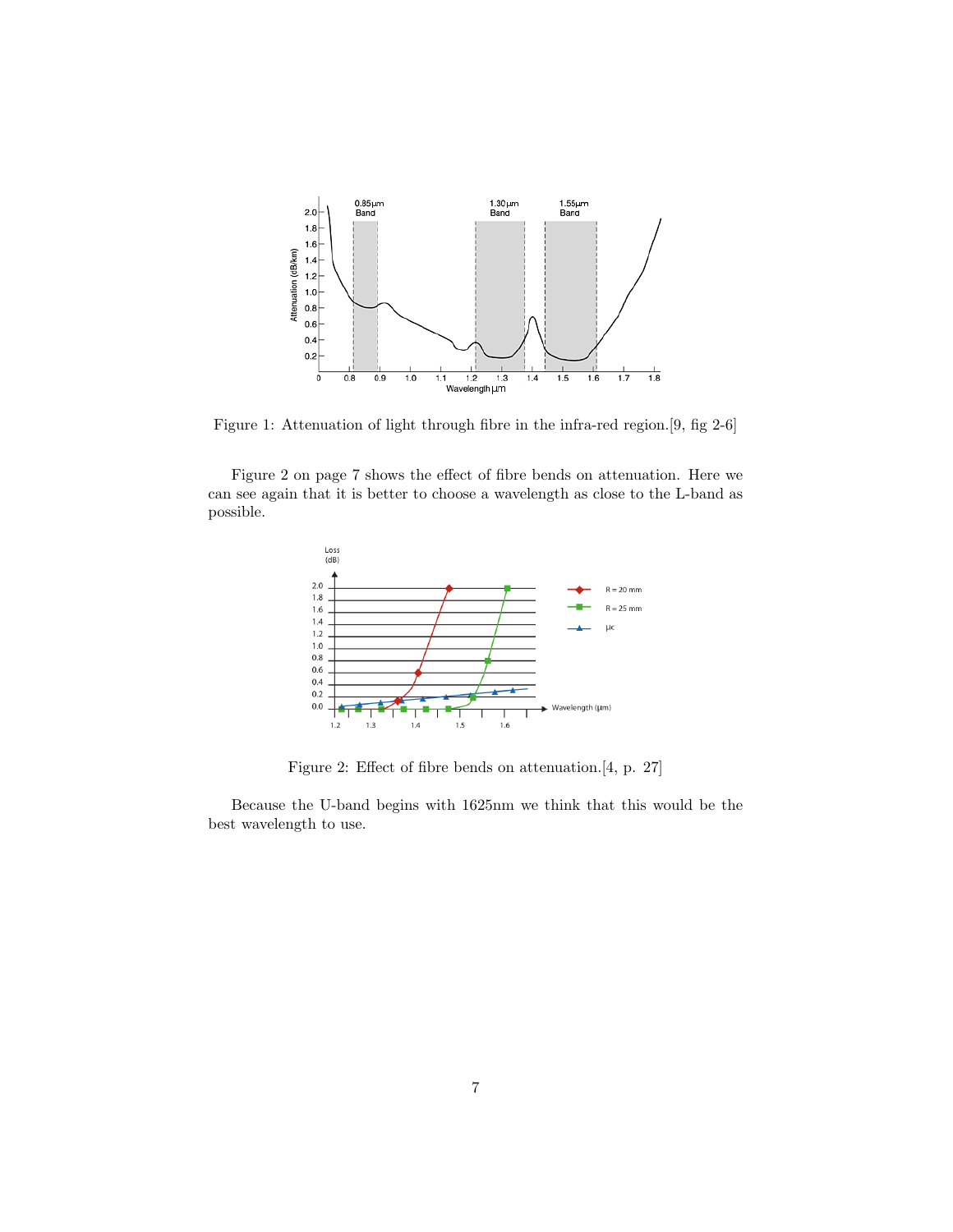## 3 Proof of Concept

To test our hypotheses we were initially provided with two Inteno XG6746[3] switches and four 1625nm SFP optics by BeetleFiberOptics. It is in the interest of BeetleFiberOptics that we use this relatively cheap equipment instead of specialised, and usually more expensive fibre monitoring equipment. The Inteno XG6746 switches have one modular SFP fibre optic port in which we can place the optics to be tested.

We would like the fibre optic switches to communicate with each other so they can exchange statistics about their fibre optics and use these statistics to create MRTG[5] graphs that could show interesting trends which might be an indicator of fibre performance over time.

#### 3.1 Inteno XG6746

The Inteno XG6746 runs on the software image XG6746 4.02ITT24.01 20121022. Because of the closed nature of the software we were not able to directly install programs or scripts which we needed to generate traffic on the fibre link directly. Before the start of our research project we had been informed that customizable software would be made available for these switches so we could write our own testing modules. This, however, never happened and as such we had to come up with another solution.

We tried to install several open-source operating systems on the switches, unfortunately none of them would work. To still be able to run diagnostic tests we decided to attach a Raspberry Pi to to the switch via Ethernet which can both generate traffic and do periodic polling via SNMP. Ideally all the functions performed by the Raspberry Pi would be integrated into the Inteno XG6746, however to simplify matters we chose to use a Raspberry Pi as it boasts a full-fledged Linux environment, Raspbian[8].

The Inteno XG6746 allows us to read out the following information about the optic:

- Vendor Name : EOPTOLINK INC
- Vendor OUI : 00 00 00
- Vendor PN : EOLS-1603-29SD
- Vendor rev : 1.0
- Temperature : 62.559 C
- Voltage : 3.19 Volts
- Bias : 8 mA
- Tx Power : -5.65 dBm probably wrong
- Rx Power : -0.03 dBm probably wrong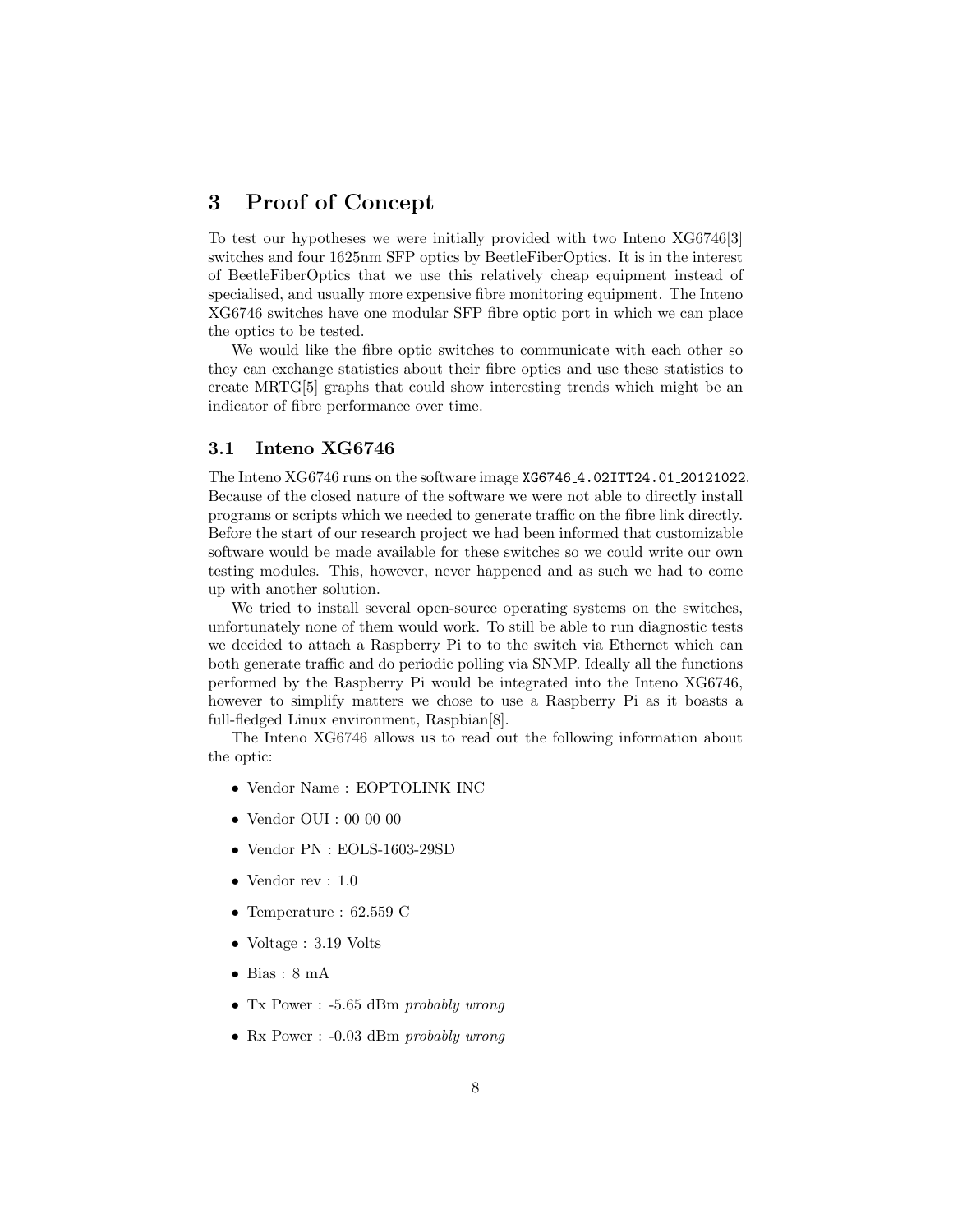As seen above we can read out the optics's Rx and Tx, however, we do not know in what format these values are presented. An example of the readout is shown in table 2 on page 9 in which we show the represented values of two connected Inteno XG6746 switches using 1550nm optics with a 25KM fibre and where we compare the Rx value with that of a separate Optical Power Meter, a Fujikura FID-25R.

| Switch       |                               | $\mathbf{R}\mathbf{x}$ | OPM measured Rx |
|--------------|-------------------------------|------------------------|-----------------|
| $\text{Sw1}$ | $-4.61$ dBm $\vert$ -0.44 dBm |                        | $-9.8$ dBm      |
| Sw2          | $-4.86$ dBm $\vert$ -0.83 dBm |                        | $-12.4$ dBm     |

Table 2: Tx and Rx values of two connected Inteno XG6746 switches

The web-based GUI shows us that the values should be in dBm, but this makes no sense as the Tx is always lower then the Rx, this would indicate an increase of power in transit. This effect also increases when we introduce an attenuator on the link. Even if we would assume that this is the result of a simple mix-up of Rx and Tx then these values still make no sense because we get totally different values when measuring the actual output with the optical power meter. Also when we assume that these values are in fact measured in milliwatts then these values still make no sense as the values are negative. When the optics are placed in a different type of switch then we do get expected values which would indicate that this problem does not lie in the optics, but rather in the switch itself. We expect this to be a software bug which can be resolved in the future. For this reason we have decided to still use the Inteno XG6746 for testing out-of-band management. For correct fibre attenuation monitoring we had to use another type of switch, a Zyxel XGS4728F.

Although the Zyxel XGS4728F does show us the correct Tx and Rx values for the 1625nm optics, it does not allow an Ethernet link to actually be brought up. The reason for this is that the optics are only 100-mbit which the Zyxel XGS4728F does not support.

We can calculate how much attenuation is present on the fibre between two switches by calculating the difference between the optical power sent from switch1 and the optical power received at switch2:  $Att = Tx(sw1) - Rx(sw2)$ . We think it would also be interesting to keep track of the temperature of the Tx optic because this might influence the precise Tx wavelength, and thus attenuation.

Our particular hardware situation requires us to build two different networks. Our primary test network will prove that an Ethernet network using 1625nm optics is possible, and our Attenuation network will prove that we can monitor the attenuation of a fibre link over time.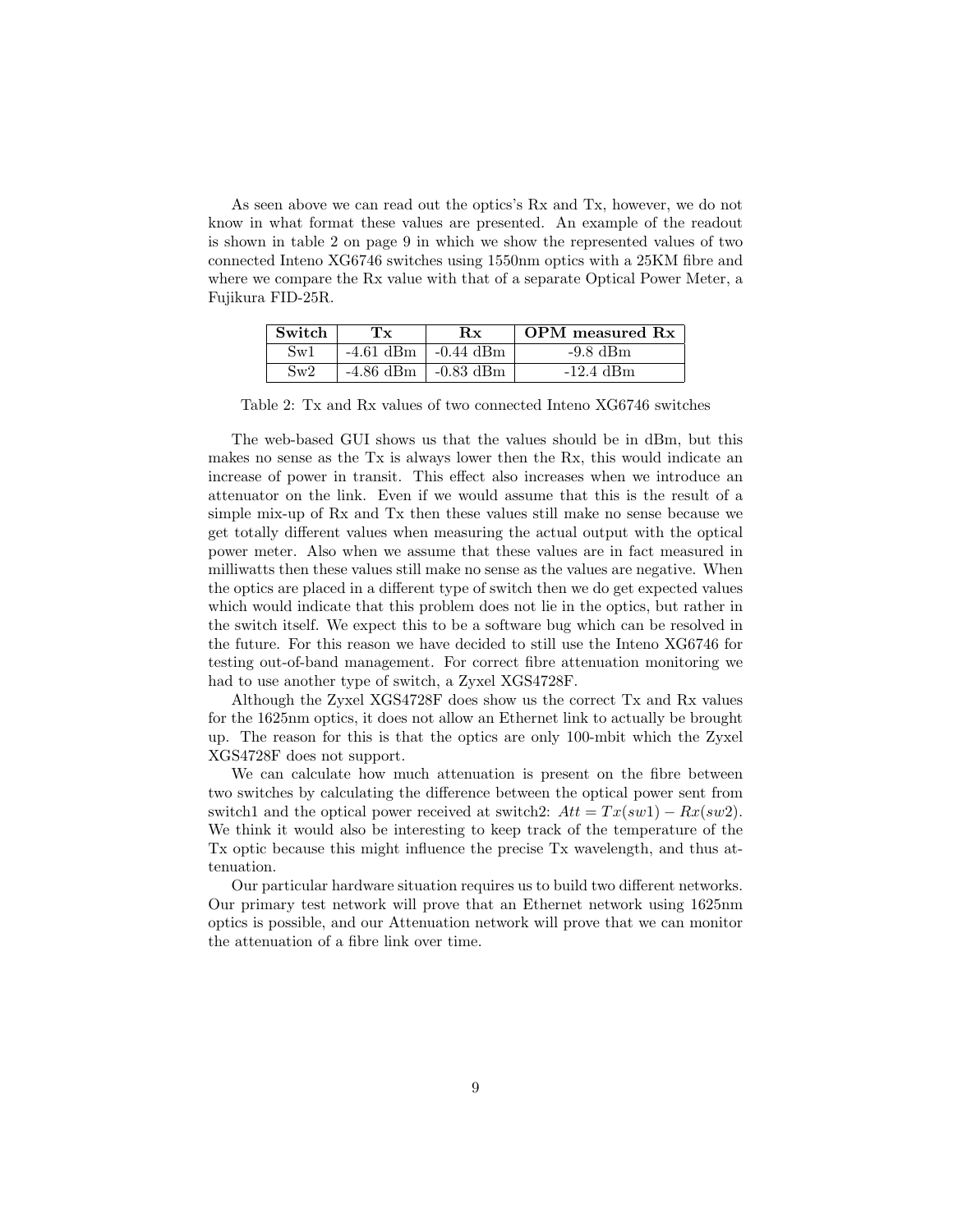#### 3.2 Primary test network



Figure 3: Network diagram of the out-of-band management network

Figure 3 on page 10 shows our primary test network which uses the Inteno XG6746 switches. A secondary goal of this network was to make it as 'plug-andplay' as possible, meaning that an engineer shouldn't be required to do much configuring. This network should proof that we can use the 1625nm wavelength to create a Ethernet link which can be used alongside the regular wavelengths. The RP devices will automatically use SNMP to poll Rx and Tx data from their nearest switch, and send the Rx data to the other RP device for comparison. It is important to note that we use 3 separate VLANs for this.

The purpose of VLAN-10 is to create a single unit out of 1 Raspberry Pi and 1 monitored switch. This way RP1 will only monitor Switch1 although Switch2 uses the same default IPv4 address as Switch1. In the ideal situation where the RP# and Switch# would be combined into 1 device this VLAN would be obsolete.

VLAN-11 is used to exchange data between 2 RP# devices. This VLAN creates a group of 2 VLAN-10 units using the fiber optics in port F1 on Switch#. The RP# devices use an IPv6 Link local address, this is done so there is no need to manually configure an IP address when 2 VLAN-10 units are connected to each other. The 2 RPs can discover each other by sending a ping to IPv6 multicast address FF02::1 which all IPv6 linklocal hosts should listen and reply to[7]. After the RP knows the IPv6 address of a potential neighbour it will do a simple check to see if that neighbour is indeed our polling partner and not some rouge computer. It will do this by sending a SHA256 hash of a common pre-shared password plus its own linklocal IPv6 address which should protect against a simple re-play attack.

VLAN-12 is used to connect our devices to the rest of the network and thus might be used for out-of-band management.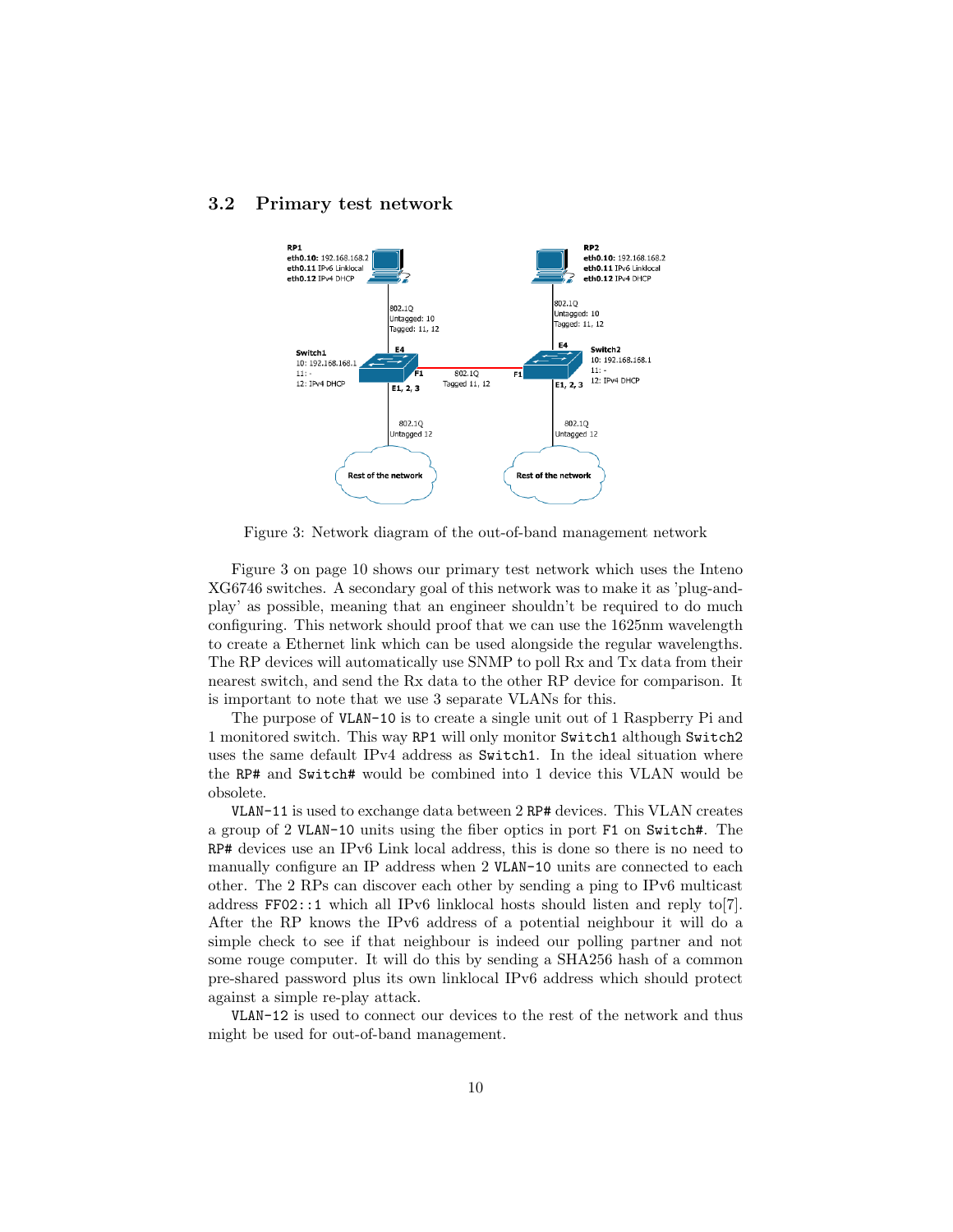#### 3.3 Attenuation test network



Figure 4: Network diagram of the attenuation test network

Because of the dBm representation problem of the Inteno XG6746 switches we had to do create a alternate network using another switch type which does display the Tx and Rx values correctly. The Zyxel XGS4728F does display the correct values, but there was only one available to us, therefore a new network set-up was needed. The Attenuation test network diagram is shown in figure 4 on page 11.

The Zyxel XGS4728F switch does have one major flaw, it does not support 100-mbit speed optics like our 1625nm ones. Luckily it does still give the correct Tx and Rx values for these optics when they are connected to each other with a fibre.

We can both test our dBm exchange script and poll from the 1625nm optics because we can let the RPs poll not only from the optics in their own VLAN, but also from the 1625nm optics.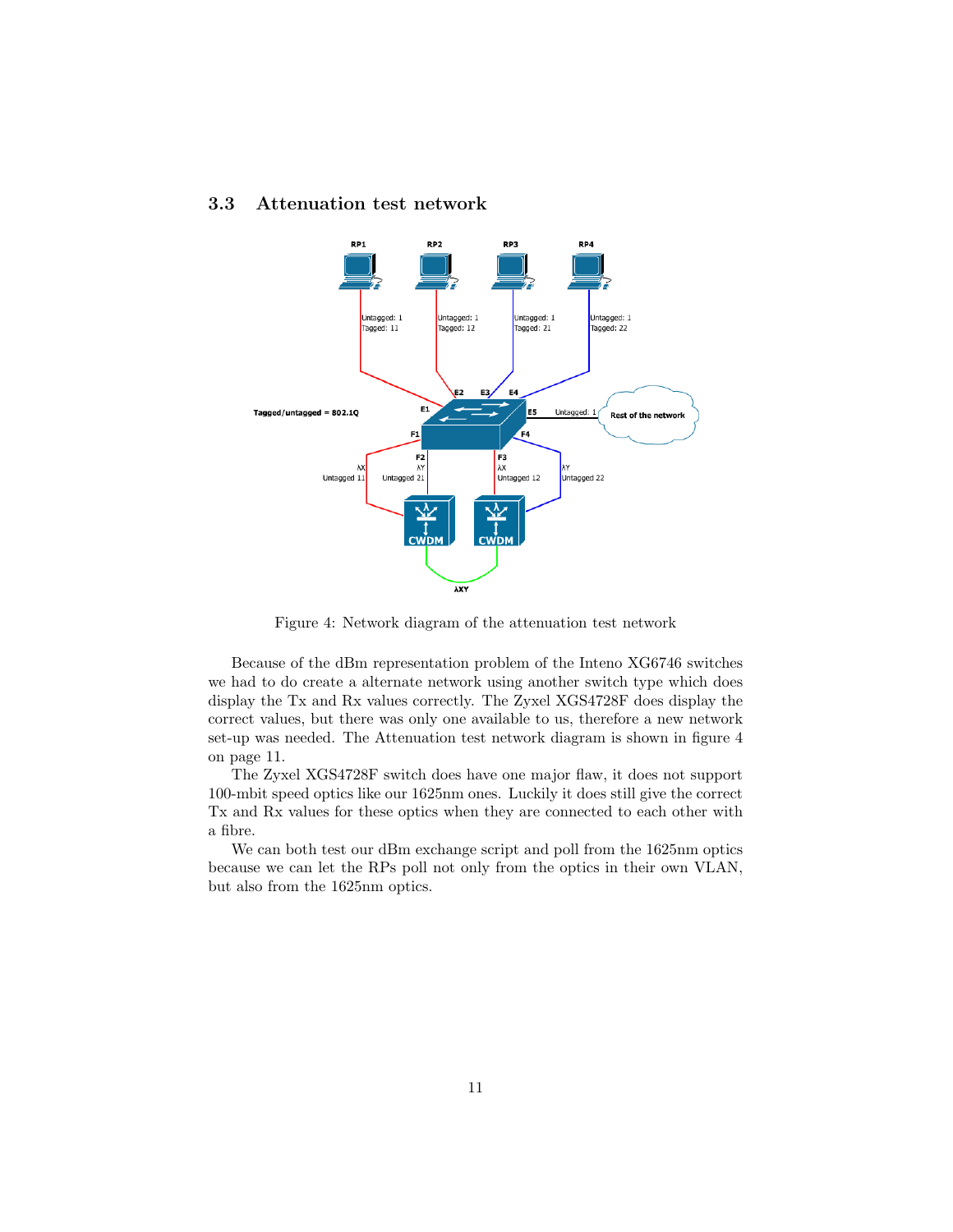### 4 Tests

For our tests we shall use the network set-ups as described in section 3.2 and section 3.3.

We have performed the following tests:

- Sending a steady stream of UDP packets across the fibre at 10Mb/s.
	- Using the primary network described in section 3.2.
	- This test will show if we can set up a reliable Ethernet link over 1625nm.
- Measuring the difference between Tx and Rx values at either end of the fibre link.
	- Using the attenuation network described in section 3.3.
	- To show that the Zyxel switch's Tx and Rx readout can be trusted we will also use the same optics in a separate Bit Error Rate Tester, BERT, which also shows the optic's Tx and Rx values.
	- We will compare the following wavelengths:
		- ∗ 1550 nm
		- ∗ 1610 nm
		- ∗ 1625 nm
	- We will compare over the following fibre lengths:
		- ∗ 1 m
		- ∗ 25 Km
	- This test will show us how much more attenuation the 1625nm wavelength has in practise in comparison with the theory.

For the attenuation test it is important to bear in mind that we are getting our Tx and Rx values from the digital diagnostic information provided by the optic. This information has an error margin which can be vendor specific, but may be at most 3dBm, as stated in the SFF-8472 Specification for Diagnostic Monitoring Interface for Optical Transceivers[1]

In theory these optics should return the same values regardless of which equipment they are plugged into, although The Inteno switches didn't display the correct values as shown in table 2 on page 9. The optics return their values through the standardised digital diagnostics monitoring interface using  $i^2c$ , this standard defines which values are measured and how the information is stored.[1]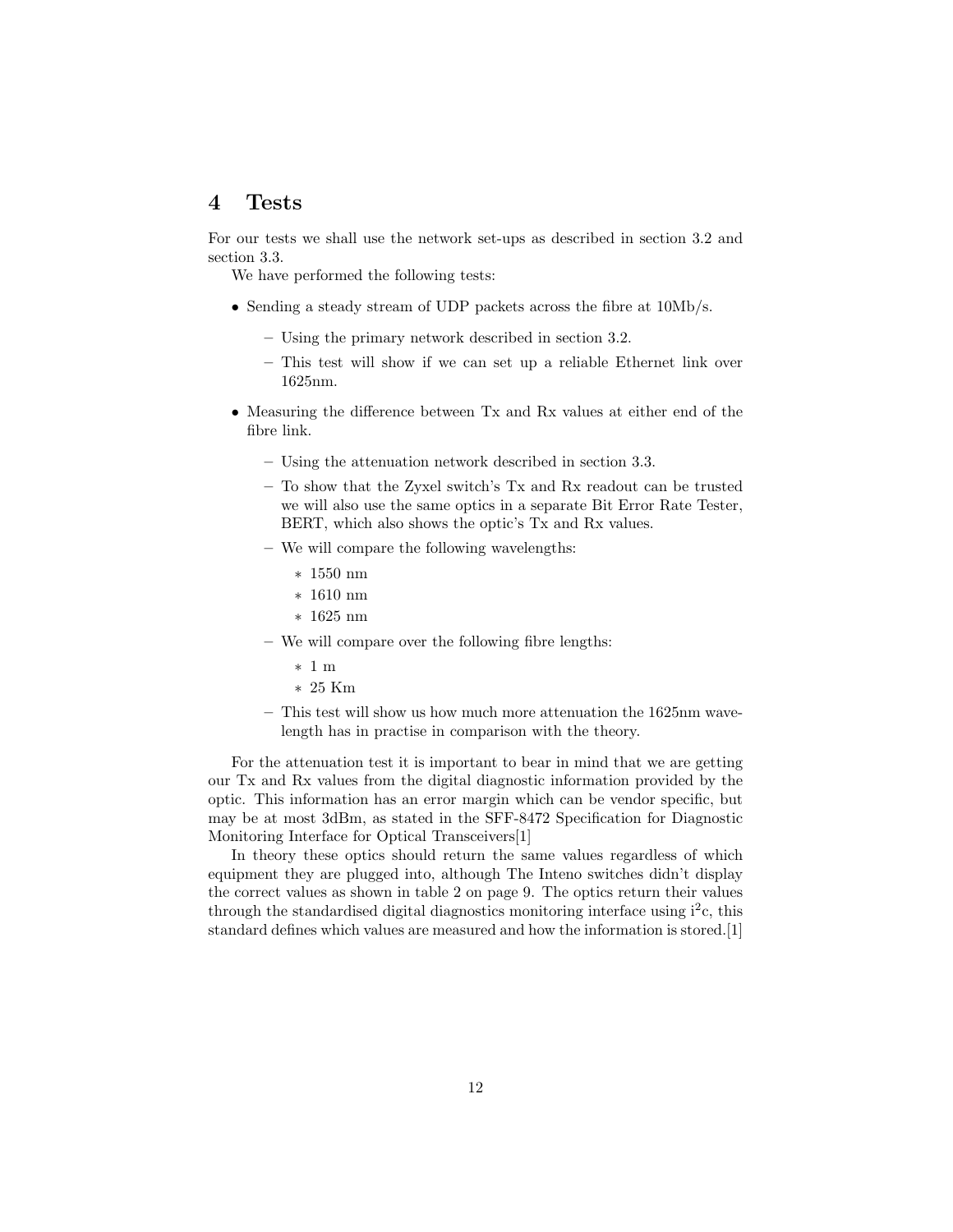#### 4.1 Ethernet link reliability test

After establishing that the 1625nm optics seemed to communicate properly, we set up an Ethernet link using two Inteno switches and 1 KM G652.D fibre cables. We then used this link to send a steady flow of UDP data at a speed of 10Mbit/s for 15 hours using the programme iperf.

- RP1: iperf -suV
- RP2: iperf -c fe80::ba27:ebff:fe58:69e2%eth0.11 -V -b 10000000 -t 54000

------------------------------------------------------------

We had the following result on RP2:

```
Client connecting to fe80::ba27:ebff:fe58:69e2%eth0.11, UDP port 5001
Sending 1470 byte datagrams
UDP buffer size: 160 KByte (default)
------------------------------------------------------------
[ 3] local fe80::ba27:ebff:fe95:ba76 port 38146 connected with
fe80::ba27:ebff:fe58:69e2 port 5001
 [ ID] Interval Transfer Bandwidth
 [ 3] 0.0-54000.0 sec 62.9 GBytes 10.0 Mbits/sec
 [ 3] Sent 45918349 datagrams
 [ 3] Server Report:
 [ 3] 0.0-54000.0 sec 62.9 GBytes 10.0 Mbits/sec 0.047 ms 0/45918348
(0%)
[ 3] 0.0-54000.0 sec 1 datagrams received out-of-order
```
The reason for using a relatively slow speed of 10Mbit/s is that the optics are only rated at 100Mbit/s. If we were to run tests with higher speeds, there is a greater chance of the packet loss being caused by an overly stressed optic, rather than the behaviour of the 1625nm wavelength along the fibre. We let the stream run all through the night, for 15 hours, and checked the results the next morning. Over the course of the 15 hour test period, no packets were lost. This seems to indicate that the 1625nm wavelength is capable of sustaining stable Ethernet links.

To test under which conditions we would start losing packets, we started bending the fibre cable. No loss occurred until we started bending the fibre cable excessively. Only when very sharp bends, which could permanently damage the fibre cable, were made, did we see packet loss along the link. We also performed the same bending test using the BERT devices. The BERT also showed the BER increasing once sharp bends were made.

#### 4.2 Attenuation test

We started off by using Bit Error Rate Testers (BERT) to read the attenuation of the light signals across different wavelengths and cable lengths. The following wavelengths were tested: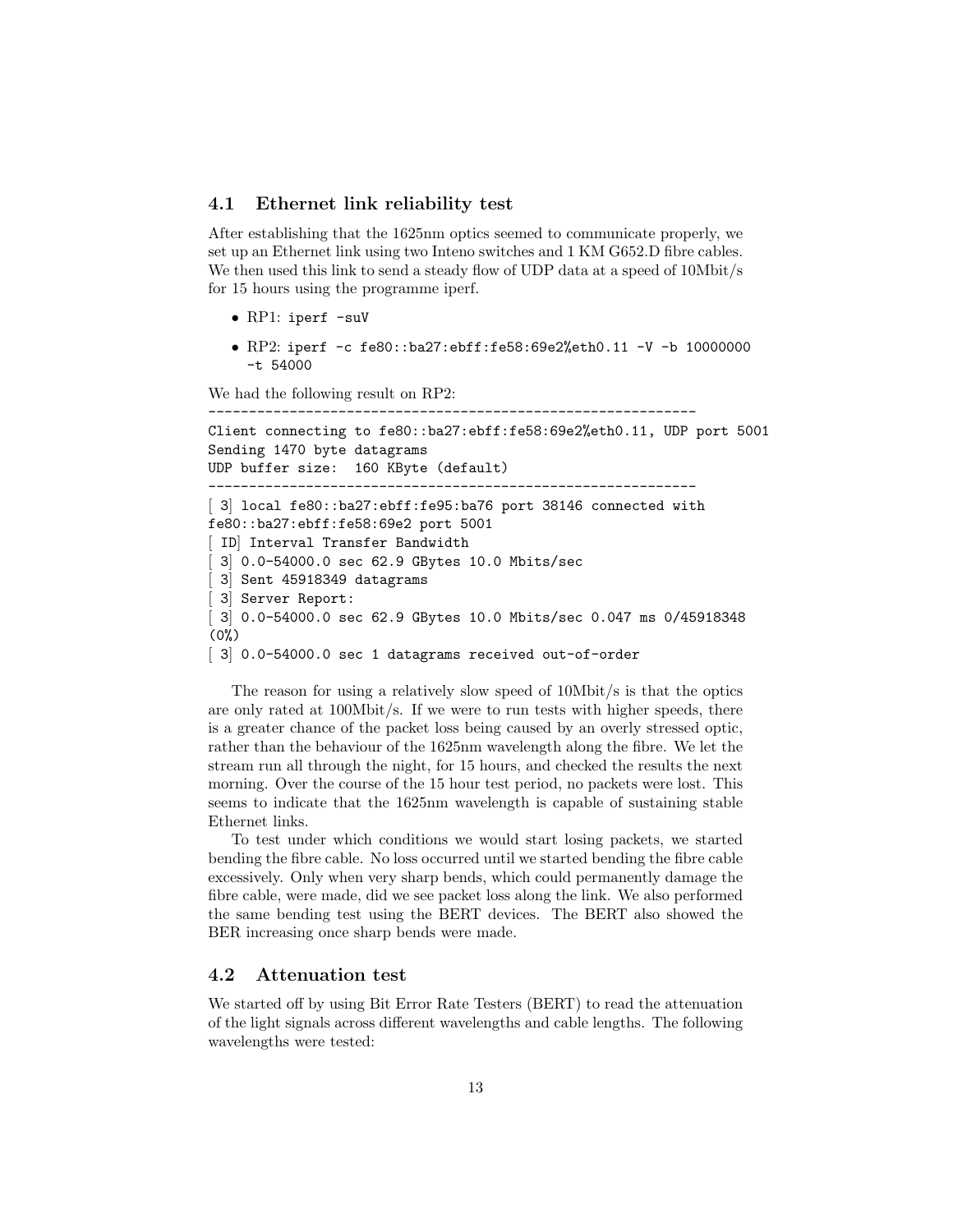- 1550 nm
- 1610 nm
- 1625 nm

For each of these wavelengths we tested four different optics, to make sure we had somewhat reliable results to accurately portray the attenuation of each wavelength. It would have been preferable to use more than just four optics per wavelength, but during this research we did not have access to additional optics. All of the used optics were also designed for use over a range of 40 kilometres. Each of these optics was then run across a one metre and a 25 kilometre G657.A fibre cable. These tests were then also performed using a different Bit Error Rate Tester, This results in the following tables, showing the average attenuation for each wavelength and fibre cable length:

| Wavelength | 1 M        | 25KM               |
|------------|------------|--------------------|
| 1550nm     | $-0.05$ dB | $8.36$ dB          |
| 1610nm     | $0.09$ dB  | $7.98$ dB          |
| 1625nm     | $2.28$ dB  | $14.33 \text{ dB}$ |

Table 3: Wavelength attenuation as measured with BERT

| Wavelength | 1 M       | 25KM              |
|------------|-----------|-------------------|
| 1550nm     | $0.44$ dB | $9.23 \text{ dB}$ |
| 1610nm     | $0.62$ dB | $9.28 \text{ dB}$ |
| 1625nm     | $2.25$ dB | $14.96$ dB        |

Table 4: Wavelength attenuation as measured with BERT & OPM

As you can see, the 3 dB error margin for the digital diagnostics monitoring distorts the results of the BERT measurements using the one metre cable quite significantly. For these tests the attenuation measured with the OPM seems more reliable, however only the Rx is measured by the OPM. The Tx is still provided by the DDM interface and may have a larger deviation. We must also mention that one of the four tested 1625nm optics suffered from an additional three to four dB attenuation on the transmitting side across any cable length, this will have raised the average attenuation for the 1625nm in table 4.2 and 4.2.

Regardless of this deviation, it is clear that the 1625nm wavelength suffers from considerably more attenuation than the other tested wavelengths. The 1625nm optics are designed to handle at most 29dB difference between Tx and Rx power, so this test across 25 KM still falls well within the defined range of the optics. A downside to the 1625nm wavelength suffering from such increased attenuation is that more power will be needed to cover larger distances, compared to regular C- and L-band wavelengths.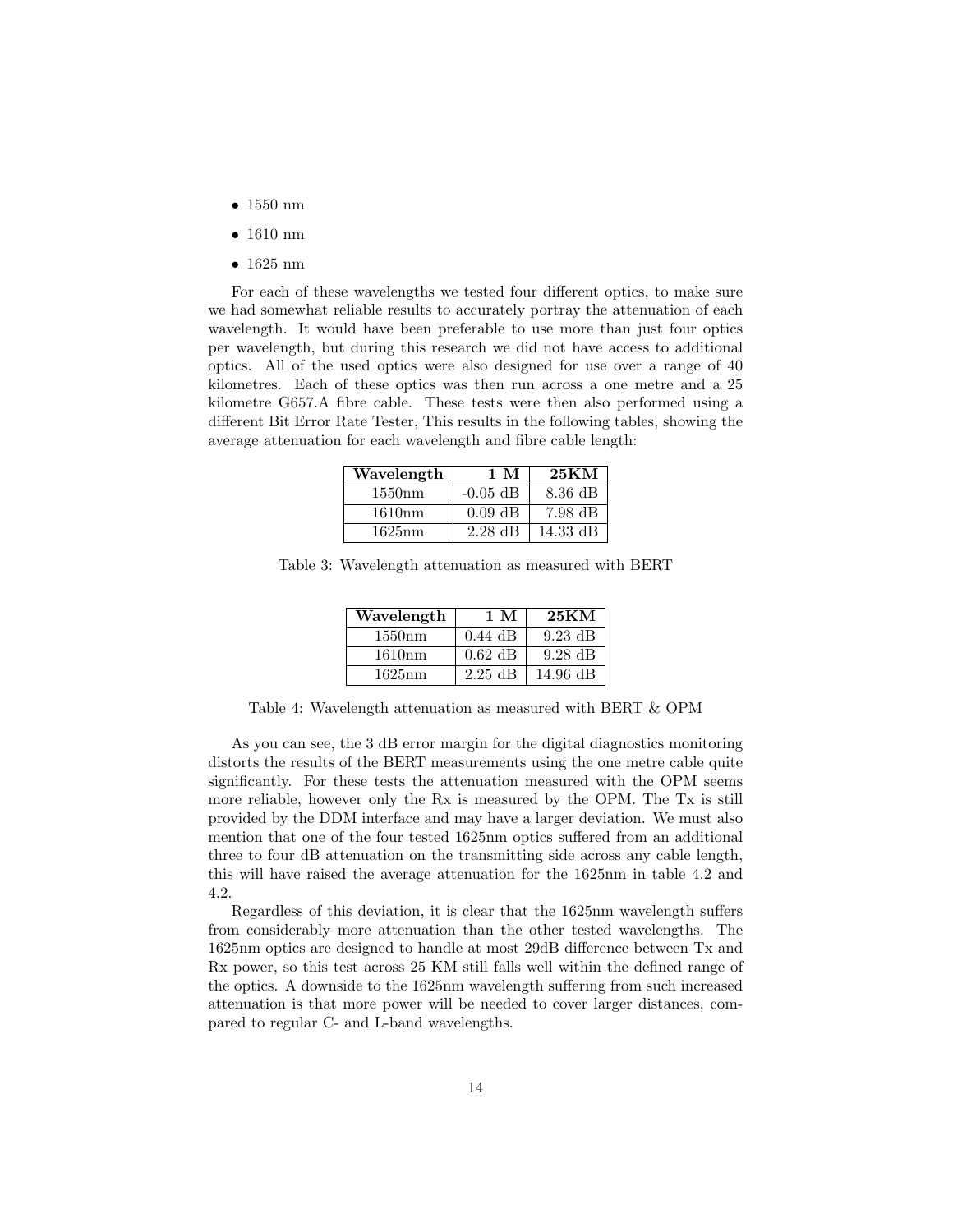Besides measuring these attenuation values using the BERT, we also set up two Rasperry Pis to monitor the attenuation along the 1625nm and 1610nm links. The following graphs show changes in attenuation over the course of a day:



Figure 5: Attenuation for both 1610nm fibre links

As you can see in figure 5 the regular 1610nm attenuation is reasonably stable, only deviating slightly over the course of a day.



Figure 6: Attenuation for one side of the 1625nm link



Figure 7: Attenuation for the other side of the 1625nm link

The same goes for the 1625nm links, they fluctuate slightly over the course of the day but there are no significant changes. These results are as expected,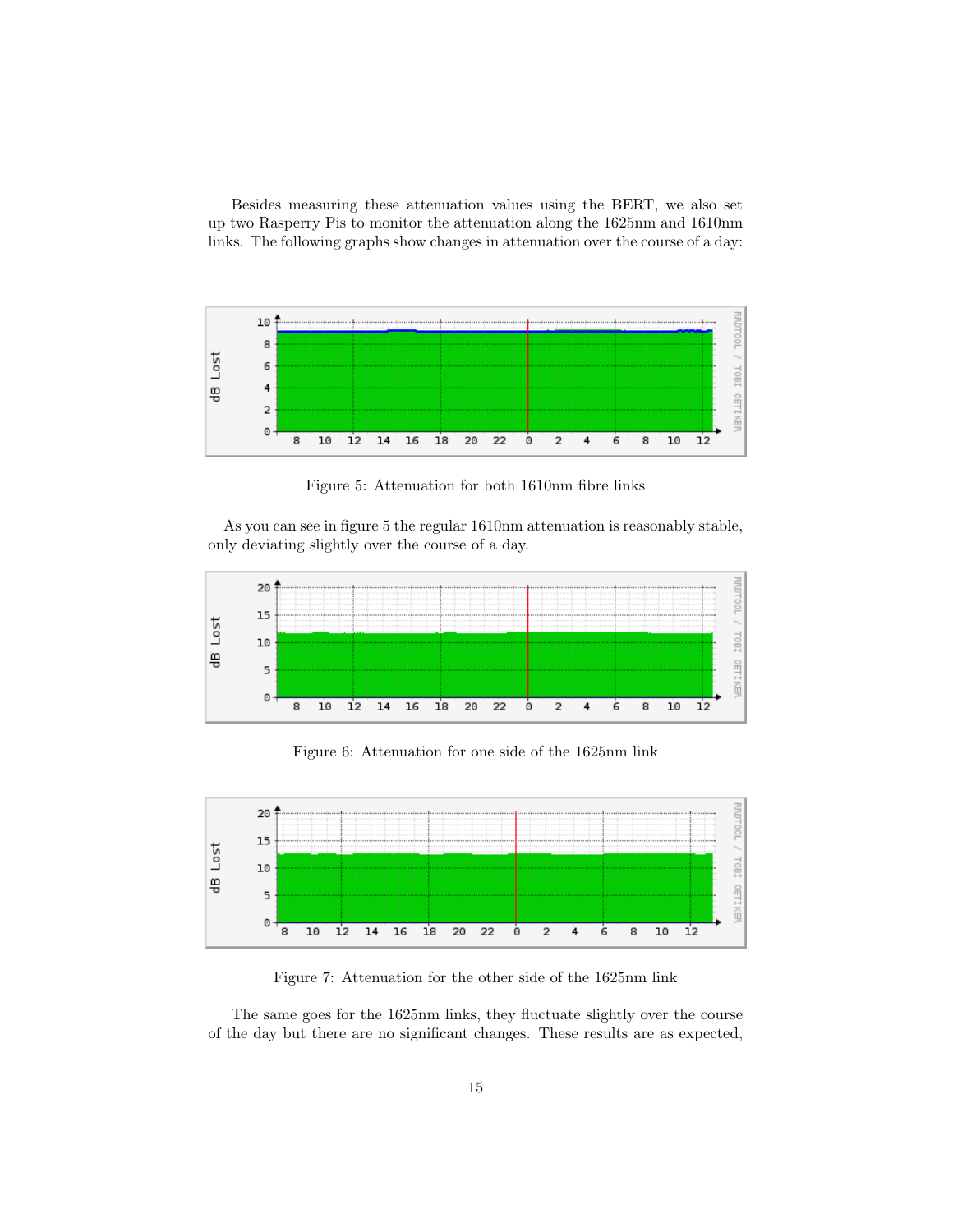as the fibre cables have not been moved or bent during this monitoring period. We also measured the temperatures of the optics, to see if there was an obvious correlation between the temperature and the amount of attenuation. Every



Figure 8: Temperatures for both 1625nm optics



Figure 9: Temperatures for both 1610nm optics

night when the lab is empty the temperatures of the optics drop by roughly two or three degrees Celsius, as shown in figures 9 and 8. This could cause the emitted light wavelength to drift slightly, which could in turn affect the attenuation over a fibre cable.

As it turned out, the statistics did not prove a correlation between the temperature and the attenuation of the signal in our test set-up. Perhaps if the temperature of the optics changed more significantly it could affect the attenuation, but with small temperature changes the attenuation does not seem affected.

#### 4.3 OTDR tests

To test the reliability of our previous measurements using the optics Digital Diagnostics statistics, we measured our 25 KM fibre cable including the CWDM on either end using the 1550nm band on an EXFO FTB-200 OTDR. The result of the measurement showed 7.009 dB of attenuation across the entire fibre path. When this result is compared to our measurements from table 4.2 it shows our measurements are reasonably close to the measurements using the OTDR. We can therefore assume our measurements can be used as fairly reliable results.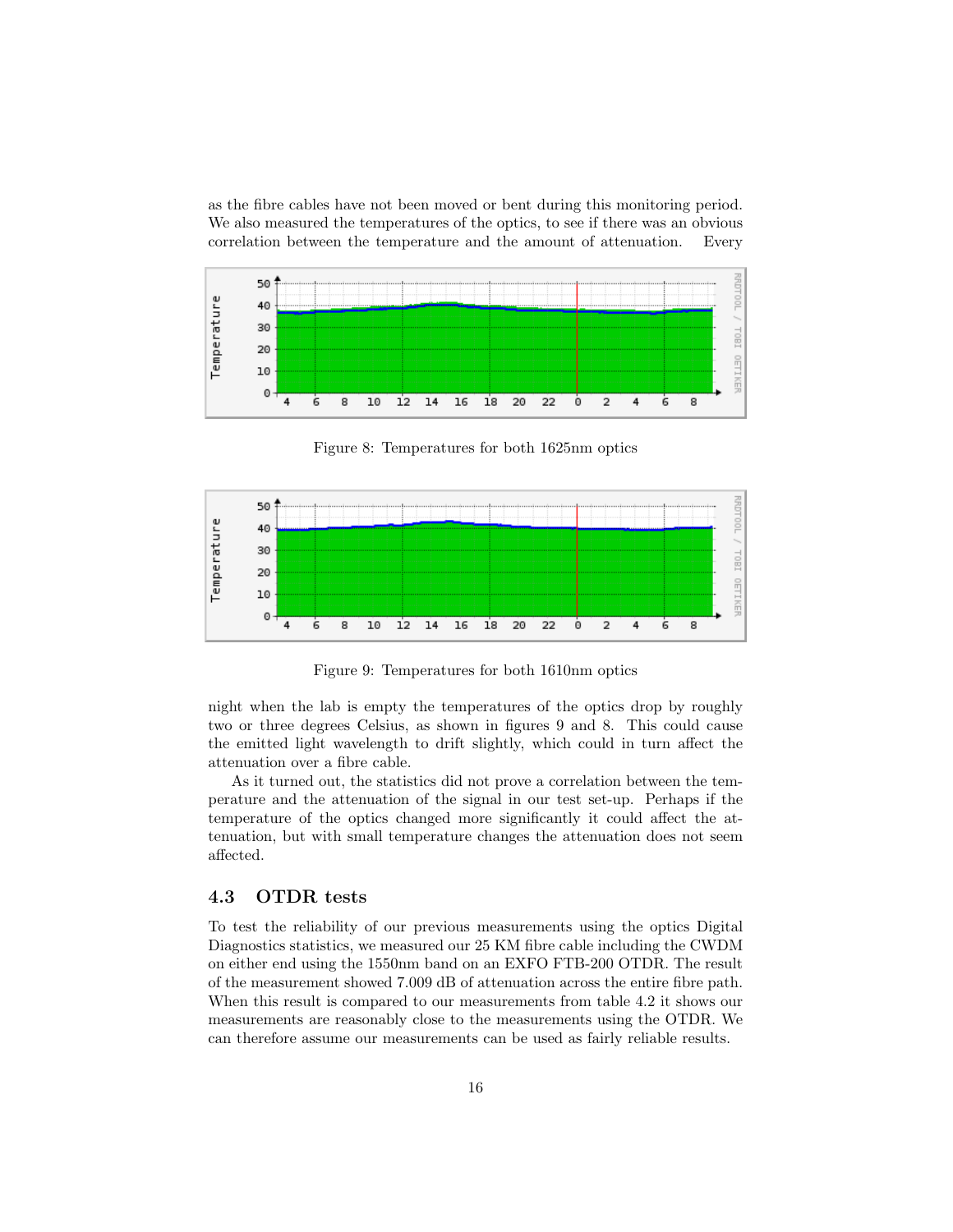## 5 Conclusion

Up until now the 1625nm band has been used for monitoring, however so far it has been mainly used for out-of-band OTDR testing. Especially in DWDM systems the 1625nm band is used for these OTDR tests to tell if the monitored fibre is still in good condition. What has surprised us somewhat is that 1625nm optics are not readily available, meaning the wavelength is not regularly used for data communications using Ethernet. The tests we have performed during our research have shown the 1625nm band to be a lot more sensitive to attenuation through bending, temperature differences and distance. Regardless of these drawbacks, the 1625nm wavelength has proven to allow for the creation of stable Ethernet links over 25 kilometres. From a monitoring perspective, it may even be an added feature that the 1625nm wavelength is so sensitive to bending, as it will show signs of unwanted manipulation of the fibre sooner than the regular wavelength connections would.